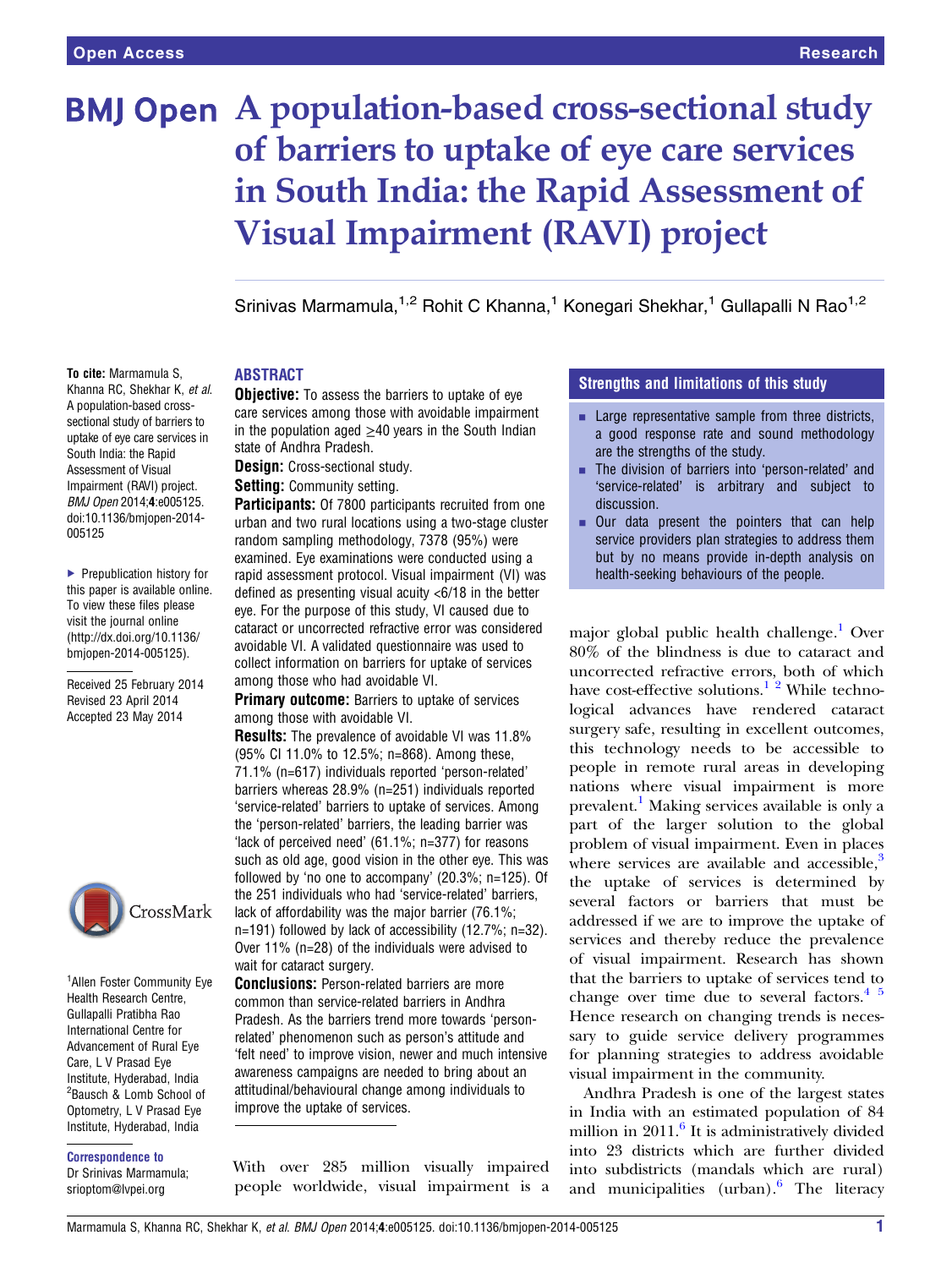rate is around 68% and nearly one-third of the population resides in urban areas as per census  $2011$ .<sup>6</sup> Similar to other parts of the country, eye care services are provided by several non-government organisations, private hospitals and clinics, especially in urban areas and by government hospitals.[7](#page-4-0) In rural areas, several nongovernment organisations conduct outreach screening programmes to identify people with cataract who are then transported to a base eye hospital where cataract surgery is performed at 'no cost' to the people and expenses are reimbursed by National Programme for Control of Blindness (NPCB), India.

We recently conducted a large population-based crosssectional study among adults 40 years and older in three locations (one urban and two rural) in Andhra Pradesh and reported an age-adjusted and gender-adjusted prevalence of visual impairment of 14.3% (95% CI 13.5% to 15.0%) including a blindness prevalence of 5.5% (95% CI 5.0% to 6.0%).<sup>[8](#page-4-0)</sup> Refractive errors were the leading cause of visual impairment accounting for 47.6% followed by cataract  $(43.7\%)$ .<sup>[8](#page-4-0)</sup> In this paper, we report the reasons for poor uptake of eye care services among those who are visually impaired due to cataract or refractive errors in this study cohort and suggest strategies to address these barriers.

#### **METHODS**

#### Ethics approval

This study adhered to the tenets of the Declaration of Helsinki. Verbal informed consent was obtained from each participant after explaining the study procedures and before starting the eye examination. The studies were carried out during 2011 and 2012.

#### Data collection

The sampling process and the study protocol are described in detail elsewhere.<sup>[8](#page-4-0)</sup> In brief, a two-stage cluster random sampling was used to select 7800 participants from 156 study clusters across three districts, Krishna (urban area), Khammam (rural) and Warangal (rural) in Andhra Pradesh. In each randomly selected cluster, the study teams comprising of a vision technician and a community eye health worker visited the selected households and conducted eye examinations that included visual acuity assessment. Those with visual impairment, defined as presenting visual acuity worse than 6/18 in the better eye were identified. The investigators asked the question: 'Why were services not sought despite having visual impairment?'. It was an open-ended question and was asked in the local language. The response given by the participants was matched with the responses that were prelisted on the data collection form and the response that was the closest was marked. If a participant gave a response that was different to those listed, then it was fully documented in the forms as 'others'. If the participant gave multiple responses, then a follow-up questioning was asked to prioritise the response and the most important one was documented. The responses used in the form were based on the questionnaire used in the previous studies in India and were available in the local language. $3910$  To suggest strategies to increase uptake of services, the responses were further categorised into two groups: (A) personrelated barriers and (B) service-related barriers. The proportion of visual impairment caused due to cataract and refractive errors was considered as avoidable visual impairment in this study.

Data analysis was performed using STATA statistical software V.12.<sup>11</sup>  $\chi^2$  Tests were conducted to assess the association between the barriers quoted by the individuals and sociodemographic variables. The point prevalence estimate for prevalence of avoidable blindness was calculated and reported along with 95% CIs. A p value of 0.05 (two-tailed) was considered as statistically significant for all the estimates.

#### RESULTS

Among the 7800 enumerated from the three districts, 7378 (95%) individuals were available for examination. Of those examined, 46.4% (n=3421) were men, 62% (n=4562) had no education and  $66.7\%$  (n=4923) were from rural location. The mean age of those examined was 51.7 years (SD 10.9 years) compared with 52.8 years (SD 9.9 years) of those not examined. The mean difference in age among those examined and not examined was of borderline statistical significance (p=0.05). Women were more likely to be examined compared with men (95.6% vs 93.5%; p<0.01).<sup>[8](#page-4-0)</sup>

The overall prevalence of avoidable visual impairment was 11.8% (95% CI 11.0% to 12.5%; n=868). It was 9.5% (95% CI 8.4% to 10.8%) and 12.9% (95% CI 12.0% to 13.8%) in urban and rural areas, respectively. The most common reason quoted for not seeking eye care services were 'old age need not felt' (29.6%; n=257) followed by 'unable to afford the cost of services' (22%; n=191) and no one to accompany (14.4%; n=125) followed by 'aware of the problem, but can manage ' $(11.2\%, n=97;$  [table 1](#page-2-0)). 'No one to accompany' was quoted by 15.9% (n=101) of the participants in the rural area compared with 10.3% (n=24) in the urban area (p=0.04). 'Unaware of the problem' and 'no time available/other priorities' was quoted more frequently by urban participants compared with their rural peers ( $p<0.01$ ). Other health reasons were significantly higher among rural residents ( $p<0.01$ ). The other reasons for not seeking eye care services were similar between the groups [\(table 1\)](#page-2-0).

When the above quoted reasons for not seeking eye care services were categorised into 'person-related' and 'service-related' barriers, of 868 individuals who had avoidable visual impairment, 71.1% (n=617) individuals reported 'person-related' barriers while 28.9% (n=251) individuals reported 'service-related' barriers for uptake of services. Among the 'person-related' barriers, the leading barrier was 'lack of perceived need' (61.1%; n=377) for reasons such as old age, good vision in the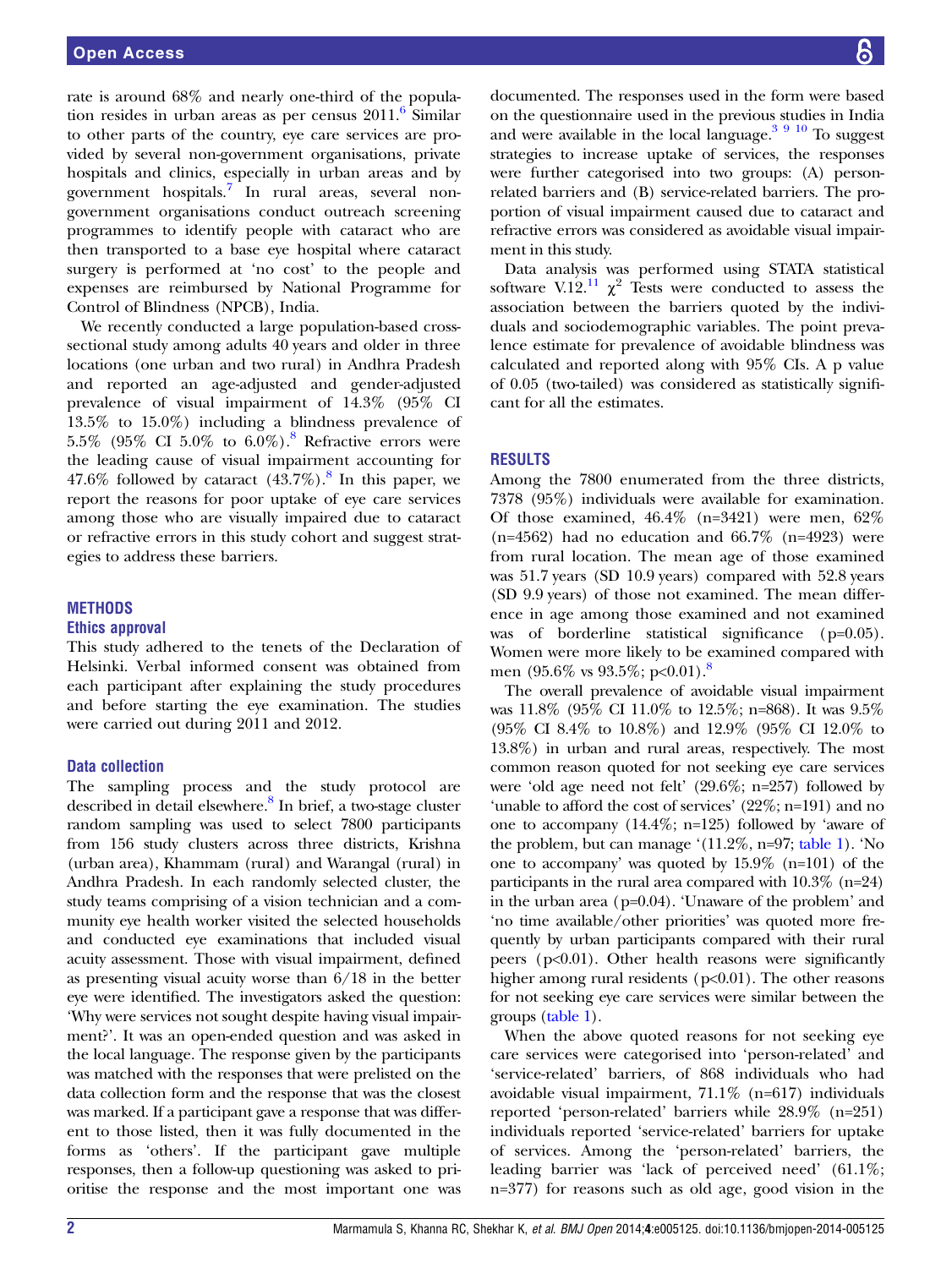<span id="page-2-0"></span>

| <b>Responses</b>                               | Category | Urban $(n=234)$<br>$n$ (%) | <b>Rural (n=634)</b><br>$n$ (%) | Total (n=868)<br>$n$ (%) | <b>Statistical</b><br>significance |
|------------------------------------------------|----------|----------------------------|---------------------------------|--------------------------|------------------------------------|
| Old age and need not felt                      | Р        | 70 (29.9)                  | 187 (29.5)                      | 257(29.6)                | 0.13                               |
| Cannot afford                                  | S        | 48 (20.5)                  | 143 (22.6)                      | 191 (22.0)               | 0.52                               |
| No one to accompany                            | Р        | 24(10.3)                   | 101 (15.9)                      | 125(14.4)                | 0.04                               |
| Aware of the problem, but can manage           | Р        | 25(10.7)                   | 72 (11.4)                       | 97(11.2)                 | 0.78                               |
| Fear of losing eyesight/operation/consultation | P        | 6(2.6)                     | 35(5.5)                         | 41 $(4.7)$               | 0.07                               |
| Services not available or very far             | S        | 11 (4.7)                   | 21(3.3)                         | 32(3.7)                  | 0.34                               |
| Waiting for cataract to mature                 | S        | 10(4.3)                    | 18(2.8)                         | 28(3.2)                  | 0.29                               |
| Other health reasons                           | Р        | 1(0.4)                     | 27(4.3)                         | 28(3.2)                  | < 0.01                             |
| Unaware of the problem                         | Р        | 21(9.0)                    | 4(0.6)                          | 25(2.9)                  | < 0.01                             |
| No time available/other priorities             | Р        | 15(6.4)                    | 6(0.9)                          | 21(2.4)                  | < 0.01                             |
| One eye adequate vision/need not felt          | Р        | 3(1.3)                     | 20(3.2)                         | 23(2.6)                  | 0.13                               |
| Total                                          |          | 234 (100)                  | 634 (100)                       | 868 (100)                |                                    |

other eye. This was followed by 'no one to accompany' (20.3%; n=125) and 'fear of surgery or consultation'  $(6.6\%; n=41)$  (figure 1).

Of the 251 individuals who had 'service-related' barriers, lack of affordability was the major barrier (76.1%; n=191) followed by lack of accessibility (12.7%; n=32). Over  $11\%$  (n=28) of the individuals were advised by an eye care service provider to 'wait for cataract surgery' or 'waiting for cataract to mature' (figure 1). Except for age groups, the service-related and person-related barriers were similar with respect to all other characteristics such as gender, education, area of residence, level and cause of visual impairment ([table 2](#page-3-0)).

### **DISCUSSION**

We found an overwhelming predominance of 'personrelated' barriers compared with 'service-related' barriers compared with previous studies suggestive of a clear

change in trends in barriers over time.<sup>[4 9 10](#page-4-0) 12-[14](#page-4-0)</sup> Earlier studies that were conducted about two decades ago revealed 'service-related' barriers such as availability, accessibility and affordability in sharp cont[rast](#page-4-0) to 'person-related' barriers found in this study[.4 9 10](#page-4-0) 12–<sup>14</sup> In 1995, Gupta and Murthy<sup>[14](#page-4-0)</sup> reported distance as the leading barrier for uptake of services followed by economic and other reasons whereas accessibility was not a major barrier in the current study.

In the past few decades, the availability of services has increased significantly due to efforts of several nongovernment agencies and the national programme for prevention of blindness. Despite this, lack of affordability continues to remain a concern and still is a leading barrier. Recent studies from Andhra Pradesh also reported economic reasons as one of the leading barriers for uptake of services.<sup>5</sup> <sup>15</sup> Affordability was a leading barrier (41%), similar to that found in Tamil Nadu<sup>1</sup> (78.2%) and another study from an urban area in



Figure 1 Classification of barriers for not utilising eye care services among those with avoidable visual impairment.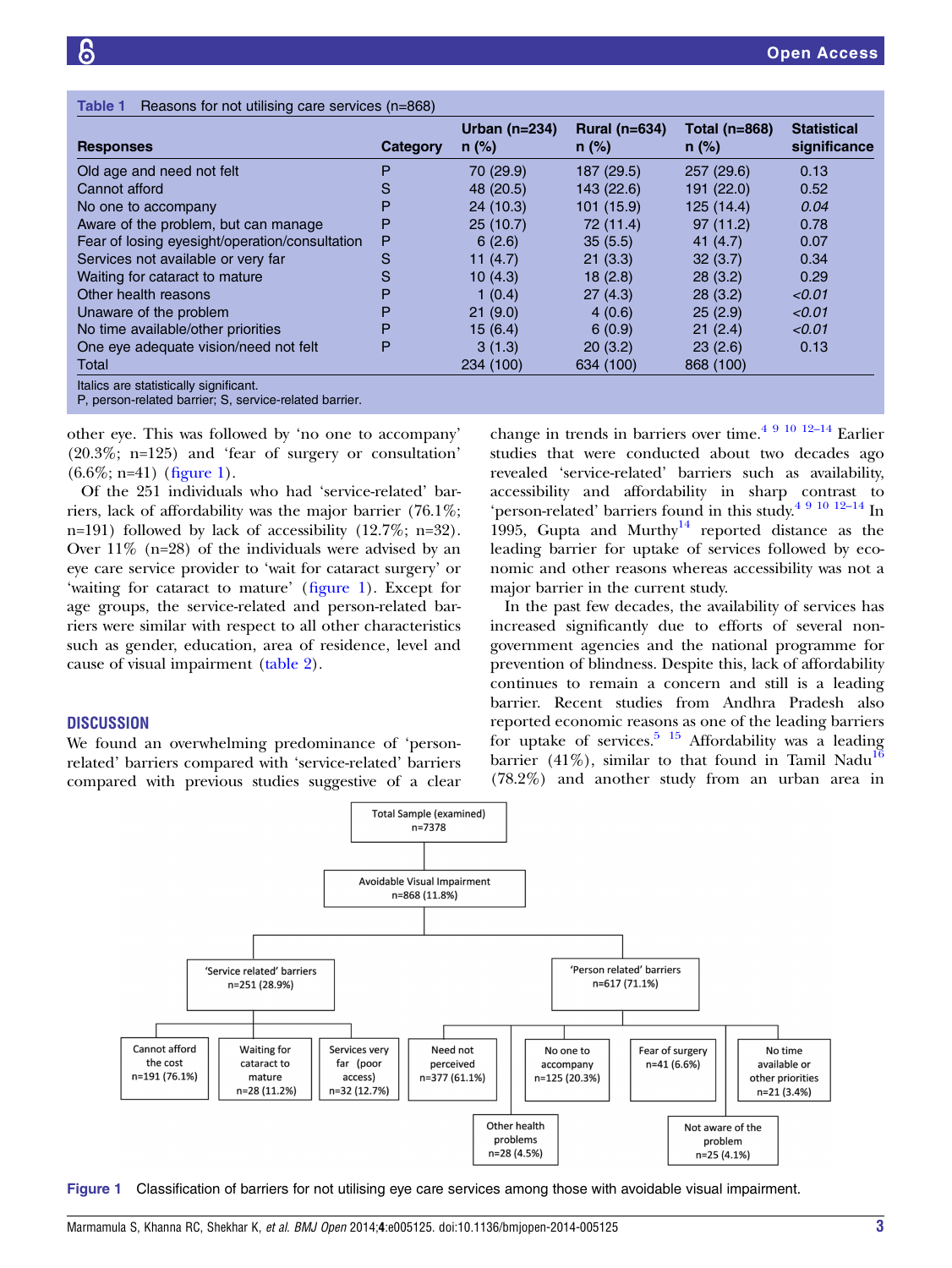<span id="page-3-0"></span>Table 2 Categories of reasons for not utilising eye care services stratified by sociodemographic variables and causes of visual impairment (VI)

|                   | Total in the group<br>with avoidable VI<br>$\mathsf{n}$ | Service-related<br>barriers (n=251) |           | <b>Person-related</b><br>barriers (n=617) |           |          |
|-------------------|---------------------------------------------------------|-------------------------------------|-----------|-------------------------------------------|-----------|----------|
|                   |                                                         | $\mathsf{n}$                        | Per cent+ | $\mathsf{n}$                              | Per centt | p Value* |
| Age group (years) |                                                         |                                     |           |                                           |           | < 0.01   |
| $40 - 49$         | 55                                                      | 25                                  | 10.0      | 30                                        | 4.9       |          |
| $50 - 59$         | 181                                                     | 69                                  | 27.5      | 112                                       | 18.2      |          |
| $60 - 69$         | 330                                                     | 97                                  | 38.6      | 233                                       | 37.8      |          |
| 70 and above      | 302                                                     | 60                                  | 23.9      | 242                                       | 39.2      |          |
| Gender            |                                                         |                                     |           |                                           |           | 0.63     |
| <b>Male</b>       | 381                                                     | 107                                 | 42.6      | 274                                       | 44.6      |          |
| Female            | 487                                                     | 144                                 | 57.4      | 343                                       | 55.6      |          |
| Education         |                                                         |                                     |           |                                           |           | 0.58     |
| No education      | 720                                                     | 211                                 | 84.1      | 509                                       | 82.5      |          |
| Educated          | 148                                                     | 40                                  | 15.9      | 108                                       | 17.5      |          |
| Area of residence |                                                         |                                     |           |                                           |           | 0.82     |
| Urban             | 234                                                     | 69                                  | 27.5      | 165                                       | 26.7      |          |
| Rural             | 634                                                     | 182                                 | 72.5      | 452                                       | 73.3      |          |
| Categories of VI  |                                                         |                                     |           |                                           |           | 0.44     |
| $<$ 6/18-6/60     | 553                                                     | 155                                 | 61.8      | 398                                       | 64.5      |          |
| <6/60             | 315                                                     | 96                                  | 38.2      | 219                                       | 35.5      |          |
| Cause of VI       |                                                         |                                     |           |                                           |           | 0.54     |
| Cataract          | 401                                                     | 120                                 | 47.8      | 281                                       | 45.5      |          |
| Refractive error  | 467                                                     | 131                                 | 52.2      | 336                                       | 54.5      |          |
| <b>Total</b>      | 868                                                     | 251                                 | 100.0     | 617                                       | 100.0     |          |

Italics are statistically significant.

†Column percentages presented.

Andhra Pradesh.<sup>[9](#page-4-0)</sup> However, in the rural component of this study, it was not an important barrier.<sup>10</sup> Although some services are provided at no cost, the indirect expenses such as lost wages, travel and other incidental expenses may be posing an economic hurdle for uptake of services.[16 17](#page-4-0) The service delivery programmes need to consider ways to address the issues related to 'indirect costs' by providing transport facilities.

Lack of escort was quoted more commonly in Karnataka (21.6%) and Tamil Nadu (58.2%) compared with  $14.4\%$  in the present study.<sup>[4 16](#page-4-0)</sup> However, 'waiting or was told to wait for cataract surgery' was the leading reasons in the Karnataka study whereas it was reported only by  $3\%$  of the respondents in our study.<sup>4</sup> These differences are indicative of the changing trends in barriers for uptake of services over time. Similarly, the 'fear of surgery or visual outcome after surgery' was more com-monly reported from Tamil Nadu<sup>[17](#page-4-0)</sup> and Karnataka,<sup>[4](#page-4-0)</sup> compared with less than 5% of the participants in the present study, again suggestive of a changing trend.

The reasons, such as 'fear of surgery' and 'waiting or was told to wait for cataract to mature for surgery', are reminiscent of the days when intracapsular cataract extraction was the commonly performed procedure in the camp settings. In fact, population-based studies that were conducted over a decade ago in several parts of India revealed poor outcomes after cataract surgery.<sup>[18 19](#page-4-0)</sup> However, technological advances and increase in availability of cataract surgical services support by NPCB are

resulting in better outcomes as evidenced by recent publications.<sup>20</sup> <sup>21</sup> However, efforts are needed to pass this information on to the communities using effective information, education and communication tools so that these barriers are addressed. Similar is the case with those reporting about 'other commitments' that prevent them from undergoing cataract surgery and 'old age' and 'need not felt'; there appears to be perception in the community on the need for long period of rest after cataract surgery that will keep them away from active work engagements for a considerable period of time. The quick visual rehabilitation that is now possible with better surgical techniques at a low cost even in small towns in India should be propagated more actively.

Availability was reported by less than 5% of those with avoidable visual impairment in urban and rural areas in the present study suggesting increased availability of services. 'Old age and need not felt' was reported by nearly 30% of the respondents which relates to individual attitudes. A significantly higher proportion of rural residents reported 'no one to accompany' compared with their urban counterparts and overall it accounted for nearly 15% of the responses. This could be attributed to availability of services at much closer distances or better conveyance in urban locations compared with rural locations.

The individuals who are aware of their visual impairment but do not perceive the need for consultations owing to several reasons are more challenging for service providers to deal with as it is related to attitude.

<sup>\*</sup>p Values comparing the service-related and person-related barriers.